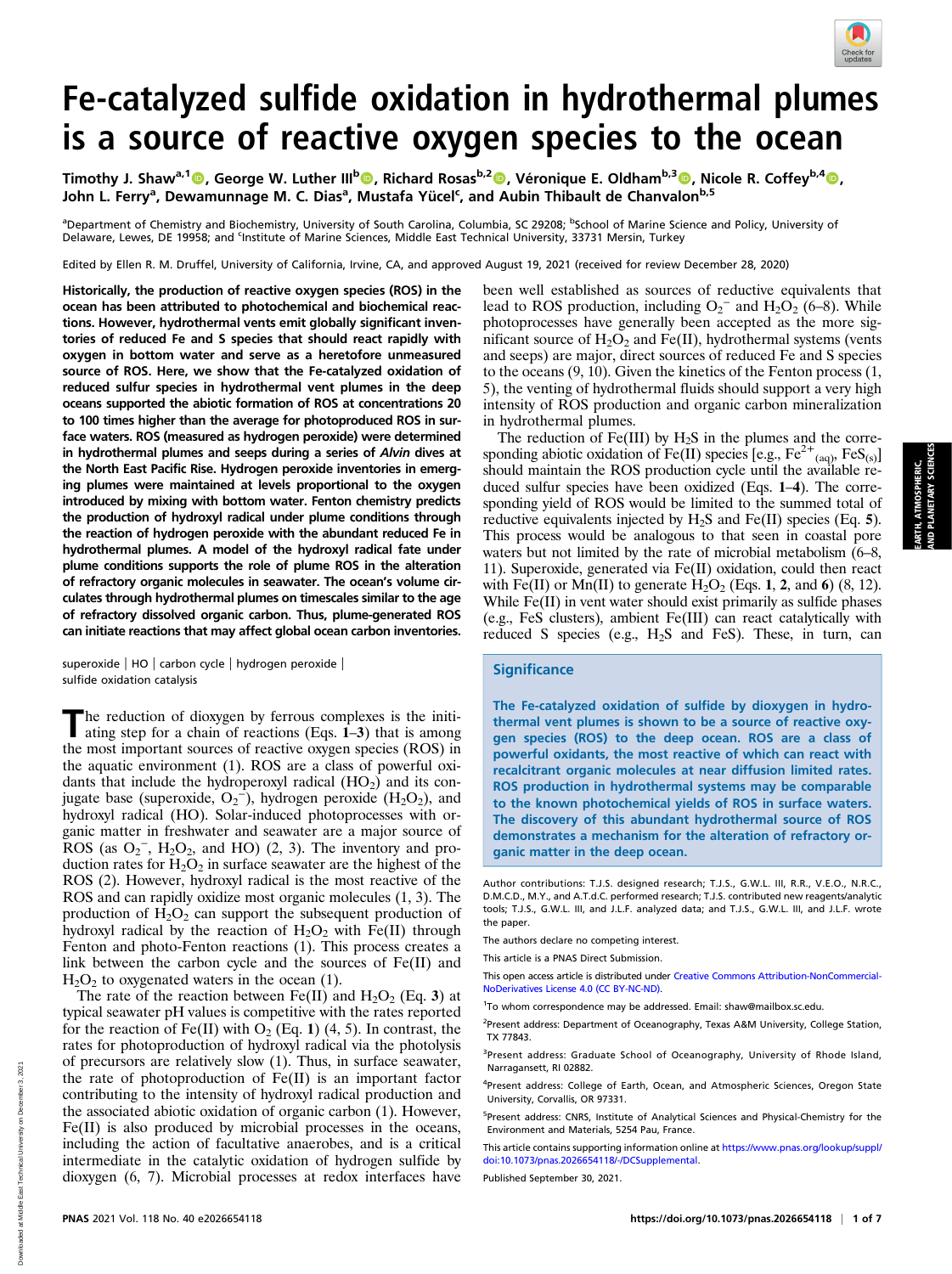regenerate Fe(II) and maintain the ROS production chain (Eq. 4), as long as reduced S species are available (12). Similarly, some of the produced superoxide can react with ambient Fe(III) and regenerate Fe(II) (the back reaction in Eq. 1) and still maintain the ROS production cycle. The physiochemical processes leading to these unique reaction mixtures are depicted conceptually in Fig. 1, and the measured reactants and products are presented in Table 1. The maintenance of the Fe cycle by reduced S species can also support a chain reaction, resulting in additional ROS production including hydroxyl radical (1, 6, 7). Hydroxyl radical can readily react with refractory molecules that are kinetically inhibited from direct reaction with  $O_2$  (13).

The potential scale of ROS production in hydrothermal plumes is a function of the flux of reduced sulfur species from vents and the bottom-water  $O_2$  that mixes within the plume (Eq. 5) to maintain the Fe(II)/Fe(III) cycle (9, 10, 14–17). As noted above, Fe(II) and/or reduced sulfur species are typically the limiting reactants in seawater. The hypothesis tested here is that  $O<sub>2</sub>$  is the limiting reagent during the initial mixing of hydrothermal vent waters with ambient seawater to form the plume.

$$
\text{Fe(II)}_{\text{tot}} + O_2 \leftrightarrow \text{Fe(III)} + O_2^{\text{}} \text{(oxygen reduction)}, \qquad \text{[1]}
$$

$$
\text{Fe(II)}_{\text{tot}} + \text{O}_2^- + 2\text{H}^+ \rightarrow \text{Fe(III)} + \text{H}_2\text{O}_2 \text{ (superoxide reduction)}, \tag{2}
$$

 $Fe(II) + H_2O_2 + H^+ \rightarrow Fe(III) + H_2O + HO\bullet$  (Fenton reaction), [3]

$$
2 \text{Fe(III)} + \text{H}_2\text{S} \rightarrow 2 \text{Fe}^{2+} + \text{S}^{0}
$$
  
+ 2 H<sup>+</sup> (sulfide oxidation sustained Fe(II) regeneration), [4]

 $O_2 + H_2S \rightarrow S^0 + H_2O_2$ 

(sulfide induced ROS formation as the sum of Eqs. 1, 2, and 4), [5]

$$
Mn(II)_{tot} + O_2^- + 2H^+ \rightarrow Mn(III) + H_2O_2(Mn(II) oxidation).
$$
\n[6]





Fig. 1. Conceptual view of the entrainment of oxygenated bottom water into plumes and the resultant generation of ROS as vent-derived species react with ambient seawater. Image credit: Kathryn Shaw (artist).

upper limit on ROS production arising from the vent flux of reduced Fe and S species (Eq. 5) (6, 7). Eq. 5 shows the expected reaction chain intermediate,  $\hat{H}_2O_2$ , resulting from the net cycle of metal-mediated H2S oxidation as the sum of reactions depicted in Eqs. 1, 2, and 4. Fig. 2 depicts the intersection of the Fe and S oxidation cycles with the full ROS reaction chain in plumes. The cycles include pathways for ROS-mediated reactions with dissolved organic carbon (DOC) that lead to hydroxylated aromatic and aliphatic organic molecules in vent systems (18). Hydrogen peroxide is a relatively long-lived intermediate in the ROS reaction chain depicted having a half-life of days in seawater where Fe(II) species are limiting (6, 19). Hydrogen peroxide was selected as an ROS production indicator for this study because it is the rate-limiting intermediate between the very short-lived ROS in the reaction chain, superoxide and hydroxyl radical. The proposed ROS production cycle was investigated by measurement of a suite of reactants and products in plume waters using a series of samplers and sensors deployed from the human occupied submersible Alvin, at 9° 50′ North East Pacific Rise (EPR).

### Results

ROS Production in Vent Plumes.  $H_2O_2$  was measured on samples from three different Alvin dives (Table 1). One sample reference set was collected in the deep-water column for comparative purposes and two at vent locations, low-temperature Q-vent and high-temperature Biovent at 9° N. The amplex red technique was employed to measure hydrogen peroxide in the samples in situ (20). Syringe samplers (modified from ref. 21) were precharged with amplex red and horseradish peroxidase (HRP) in a phosphate buffer and deployed in the Alvin equipment basket. Samples were drawn through a Teflon sipper tube into the syringes where  $H_2O_2$  drove the conversion of amplex red to the stable product resorufin, which was visible in syringes immediately upon collection. The concentration of resorufin was later measured fluorometrically upon return to the ship (20).

All samples from vent-affected waters (within plumes or associated diffuse flow fields) showed statistically significant (relative to background) hydrogen peroxide concentrations ranging from 1.1 to 6.2 μM. Reference deep-water samples, collected away from vent-affected waters, did not contain statistically significant amounts of hydrogen peroxide relative to blanks  $(\leq 200 \text{ nM})$ ; see *Materials and Methods*). When possible, syringe samples without reagents were also collected from the same position in plumes for determination of ambient Fe and Mn species. Fe(II) and Mn(II) were present in every plume sample collected. Mn(III) was detected in several plume samples but Fe(III) was not. The sipper used for  $H_2O_2$ , Fe, and Mn sample collection was attached to an electrochemical probe that provided measurements of  $O_2$  and sulfide phases in situ by cyclic voltammetry (22). In most cases, voltammetric measurements were taken synoptically with the discrete syringe sampling. Temperature limitations on the probe precluded sampling near the high-temperature vent fluid endmembers (e.g., 360 °C at biovent). However, separate discreet samples were collected with Ti samplers in the plumes, allowing the measurement of temperature, bromide, iodide, and additional sulfur species including  $\dot{S}^0$  at most sites and temperatures (23).

The concentration of reduced Fe(II) species in the plume samples correlated positively with temperature consistent with the input of reduced Fe species in the vent fluid (Fig. 3). The concentration of  $H_2O_2$  correlated inversely with temperature in the plume for both vent locations (Fig. 3), and the regression indicated that  $H_2O_2$  was not detectable above 39 °C. At high temperature, the direct reactions of  $H_2O_2$  would be kinetically fast in the presence of excess Fe(II) and sulfide and support a very intense ROS production chain but limit the  $H_2O_2$  inventory. The absence of detectable  $H_2O_2$  in ambient reference bottom water (Table 1) precluded seawater mixing as a source for the high-plume  $H_2O_2$  inventory. The increase in  $H_2O_2$  as a function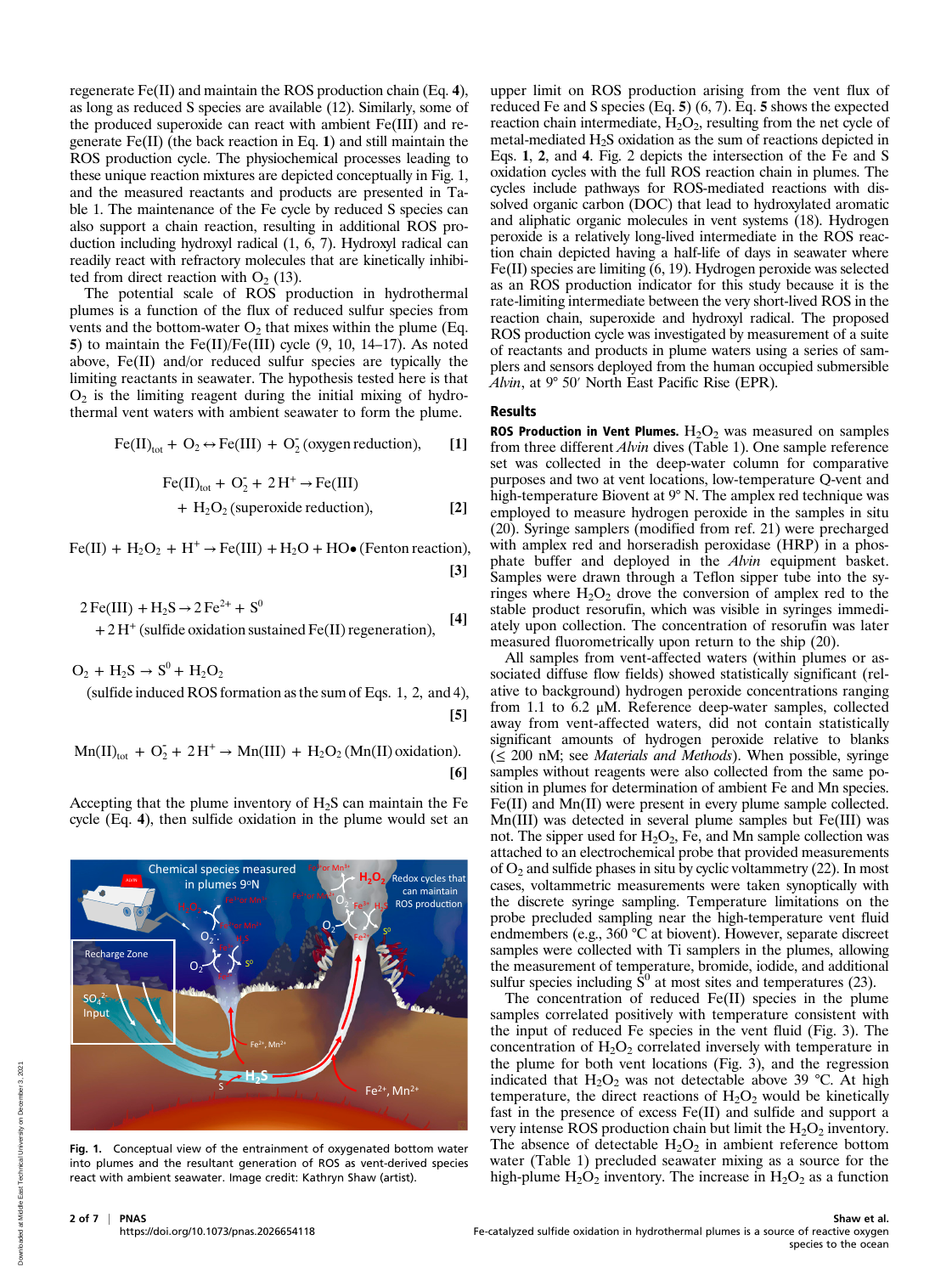Table 1. Dives and sample locations with physical and chemical parameters measured. Abbreviations used in the table are: Plume-xM= vent plume and approximate height above orifice; Free SH<sub>2</sub>S =  $[H_2S] + [HS]$ 

| Dive No.          | Location         | T °C       | $O_2 \mu M$<br>observed | $O_2$ $\mu$ M<br>predicted | $H_2O_2\mu M$   | $Fe(II) \mu M$ | $Mn(II)$ $\mu$ M | $Mn(III)$ µM    | рH       | Free $\Sigma H_2S$ $\mu$ M |
|-------------------|------------------|------------|-------------------------|----------------------------|-----------------|----------------|------------------|-----------------|----------|----------------------------|
| 4886<br>$(n = 3)$ | Water            | 1.85       | 105                     | 105                        | below detection | not            | not              | not measured    | not      | not measured               |
|                   | Column           |            |                         |                            | limit           | measured       | measured         |                 | measured |                            |
| 4888              | Biovent          | 15.5       | below detection         | 100                        | 4.5             | not            | not              | not measured    | not      | 16.6                       |
|                   | Diffuse Flow     |            | limit                   |                            |                 | measured       | measured         |                 | measured |                            |
| 4888              | Biovent          | 15.5       | below detection         | 100                        | 2.9             | not            | not              | not measured    | not      | 10.9                       |
|                   | Diffuse Flow     |            | limit                   |                            |                 | measured       | measured         |                 | measured |                            |
| 4888              | Biovent          | 9.5        | below detection         | 102                        | 2.9             | not            | not              | not measured    | not      | 5.79                       |
|                   | Plume-1 m        |            | limit                   |                            |                 | measured       | measured         |                 | measured |                            |
| 4888              | Q-Vent,          | 6.0        | 10                      | 94                         | 5.2             | 49             | 21.4             | 3.93            | not      | 45.8                       |
|                   | Plume-3 m        |            |                         |                            |                 |                |                  |                 | measured |                            |
| 4888              | Q-Vent,          | 9 to 11    | below detection         | 82                         | 4.7             | not            | not              | not measured    | not      | 31.2                       |
|                   | Plume-<1m        |            | limit                   |                            |                 | measured       | measured         |                 | measured |                            |
| 4888              | Q-Vent,          | 2.0        | 80                      | 105                        | 6.2             | 21.2           | 9.75             | below detection | not      | 32.9                       |
|                   | Plume-1 m        |            |                         |                            |                 |                |                  | limit           | measured |                            |
| 4890              | Biovent,         | 25 to 30   | below detection         | 96                         | 2.2             | not            | not              | not measured    | not      | 223                        |
|                   | Plume- $<$ 0.5 m |            | limit                   |                            |                 | measured       | measured         |                 | measured |                            |
| 4890              | Biovent,         | 27 to 30   | below detection         | 97                         | 2.8             | 289            | 4.75             | 10.2            | 6.60     | 250                        |
|                   | Plume- $<$ 0.5 m |            | limit                   |                            |                 |                |                  |                 |          |                            |
| 4890              | Biovent.         | 5 to 9     | below detection         | 102                        | 5.8             | 8.30           | 8.96             | 7.69            | 6.28     | 72.6                       |
|                   | Plume -1 m       |            | limit                   |                            |                 |                |                  |                 |          |                            |
| 4890              | Q-Vent,          | 20 to 30   | below detection         | 39                         | 1.1             | not            | not              | not measured    | not      | 186                        |
|                   | Plume- $<$ 0.5 m |            | limit                   |                            |                 | measured       | measured         |                 | measured |                            |
| 4890              | Q-Vent,          | 20 to 30   | below detection         | 39                         | 2.3             | 273            | 100.3            | below detection | 5.42     | 81.8                       |
|                   | Plume- $<$ 0.5 m |            | limit                   |                            |                 |                |                  | limit           |          |                            |
| 4890              | Q-Vent,          | $7$ to $8$ | below detection         | 87                         | 6.2             | 134            | 49.8             | 6.14            | 5.81     | below                      |
|                   | Plume-1 m        |            | limit                   |                            |                 |                |                  |                 |          | detection<br>limit         |

of plume mixing with bottom water was consistent with ROS production during oxidation of reduced Fe species as depicted in Fig. 3. On cooling in the plume, further reactions of  $H_2O_2$  were kinetically slower. As the plume aged and temperature decreased, Fe(II), sulfide, and other reductants were lower in concentration and led to a longer residence time of the  $H_2O_2$  intermediate that was observed as a larger inventory.

Superoxide production was not measured directly due to matrix interferences in the plume and expected short lifetime (i.e., low concentration) under plume conditions. However, the presence of hydrogen peroxide alone was evidence for the production of superoxide, an essential intermediate for hydrogen peroxide production (12). Superoxide would not be expected to have a long lifetime in the plume environment given its reactivity with  $Fe(II)$  or Mn(II) (Eq. 6, similar to Eq. 2).

The one-electron oxidation of Mn(II) to Mn(III) by oxygen is thermodynamically unfavorable (12, 24), but the reaction of Mn(II) with superoxide is favorable and is rapid based on the rate constant for the Mn(II) reduction of superoxide to  $H_2O_2$  $(k = 1 \times 10^8 \text{ M}^{-1} \cdot \text{s}^{-1} \text{ versus } 1.5 \times 10^6 \text{ M}^{-1} \cdot \text{s}^{-1} \text{ for Fe(II)} (\overline{25}).$ A number of plume samples taken in conjunction with  $H_2O_2$ measurements had measurable levels of a stable complex of Mn(III) (Table 1). This observation indicated an abiotic mechanism for Mn(II) oxidation that was consistent with superoxide production in the plume. The result confirmed a chain reaction for ROS production initiated by the one-electron oxidation of  $Fe<sup>2+</sup>$  with concurrent reduction of dioxygen to generate superoxide. Rapid reaction of superoxide with ambient  $Fe(II)$ ,  $Mn(II)$ , and other reductants is likely to outcompete the back reaction of Eq. 1, supporting the measured  $H_2O_2$  inventory.

The progress of the proposed reaction chain was evident in the mixing zone at Q-vent. The temperature of the vent fluid at Q-vent (40 °C) allowed collection of samples through much of the mixing zone in the plume. Samples were collected from near the orifice (30 °C) up the plume to ∼1 m where the temperature change indicated rapid mixing with bottom water to yield a plume

temperature near ambient (2 °C). Rapid mixing of bottom water carried dissolved  $O_2$  into the plumes, yet  $O_2$  was undetectable in 10 of the 12 samples where  $Fe^{2+}$  and  $H_2O_2$  were collected and detected at the vent sites (Table 1), suggesting oxygen limitation during the initial plume formation. The hypothesis that oxygen reduction was proportional to  $H_2O_2$  production, as predicted from the summed reactions presented as Eq. 5, was tested using the Q-vent plume data. Temperature was used as a conservative tracer of mixing between vent and bottom-water endmembers to calculate the initial  $O_2$  input during mixing. At Q-vent, the vent fluid endmember was 40 °C, and the oxygen was assumed to be zero. Bottom water was 1.6 °C, and oxygen was 105  $\mu$ M. The predicted oxygen concentration at any point in the plume is the fraction of bottom water in the plume  $(F_b, Eq. 7)$  multiplied by 105  $\mu$ M (Table 1).

$$
F_b = 1 \cdot ((T_p \cdot T_b)/(T_v \cdot T_b)), \qquad \qquad [7]
$$

where  $T_p$  was the plume temperature,  $T_b$  is the bottom-water temperature, and  $T_v$  was the vent fluid temperature. The fraction of bottom water (as percent) and predicted initial oxygen concentration (equivalent to  $O_2$  consumed as  $O_2$  measured was typically below the detection limit) were plotted against measured  $H<sub>2</sub>O<sub>2</sub>$  for Q-vent (Fig. 4).

## Discussion

The strong correlation between initial oxygen concentration and  $H<sub>2</sub>O<sub>2</sub>$  (Fig. 4) suggested that  $O<sub>2</sub>$  was the limiting reactant (Eqs. 1) and 2) during initial mixing in the plumes. The experimentally derived rate constant for the oxidation of Fe(II) by dioxygen is on the order of  $10^2 \text{ M}^{-1} \cdot \text{s}^{-1}$  under the solution conditions interrogated in this study (4, 7). The absence of detectable Fe(III) species was consistent with the forward reaction (Eq. 4) and rapid production of superoxide (Eq. 1) following reduction of superoxide by Mn(II) (25) or sulfide (26). Within  $0.5$  m of the Q-vent orifice (~25 °C), the maximum O<sub>2</sub> concentration (and thus H<sub>2</sub>O<sub>2</sub> that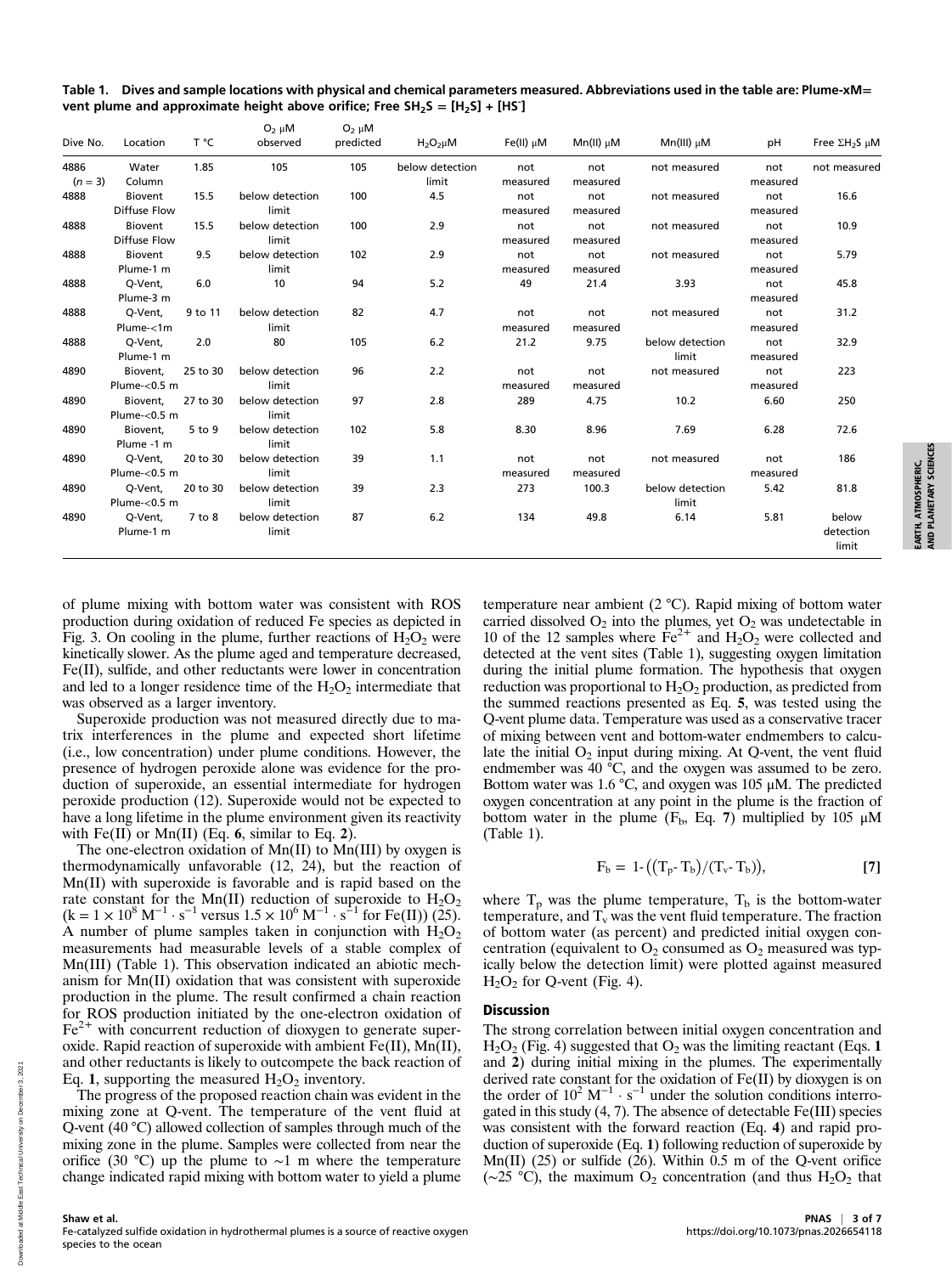# **ROS Production Chain Maintained** by Fe and S Cycles in the Plume



Fig. 2. The intersections between the Fe, S, and ROS cycles. The coinjection of reduced Fe and S species from vents into oxic bottom water generates plumes that support extended ROS generation in the deep ocean, enabling cooxidation of other dissolved species.  $R =$  ambient molecular species, for example, DOC. Red indicates hydrothermal inputs, blue indicates plume products, and bold indicates measured species. Black indicates bottomwater species.

could be produced) was predicted to be 39 μM based on Eqs. 1 and 2 and the mixing of seawater with plume water (Eq. 7). However, the  $H_2O_2$  was about 2  $\mu$ M, consistent with the rapid reaction with ambient  $Fe(II)$  (1) and other reductants in the plume [e.g.,  $H_2S$  and  $S(0)$ ]. As temperature decreased to 2 °C, the measured  $H_2O_2$  concentration increased as available reductants decreased in concentration  $(H_2O_2)$  production became greater than consumption), and reactions were slowed. The instantaneous concentration of  $H_2O_2$  measured could easily have been maintained by the cyclic oxidation of measured Fe(II)- or Mn(II)containing species (Eqs. 2 and 6) (25) in conjunction with ambient sulfur species (Eq. 5) (6, 7, 26). Eq. 5 predicted a similar trend for  $H_2O_2$  and  $S^0$  production in the plume. The concentration of  $S^0$ was measured at several sites during the cruise (23) but only overlapped with ROS sampling during dive 4890 and only at biovent. The range of  $S^0$  concentrations in the Biovent plume was 1 to 19  $\mu$ M (23), very close to the range of the measured  $H_2O_2$  for that dive  $(2.2 \text{ to } 5.8 \mu\text{M}, \text{Table 1}).$  While Fe(III) was the likely oxidant for  $H_2S$  in the plume, the absence of detectable  $Fe(III)$  in the recovered plume water was expected where an excess of  $H_2S$ would sustain the Fe(II) cycles (Eq. 4) (6, 7, 12, 23). These results were consistent with coupling of the Fe and S cycles in support of ROS production as depicted in Fig. 2.

An estimate of the efficiency of  $H_2O_2$  production during metal-mediated sulfide oxidation in plumes was derived from the slope of the correlation for the initial  $O<sub>2</sub>$  input and measured H2O2 from Fig. 4. The slope of the correlation yielded a predicted production efficiency of ∼6.5% on a mole/mole basis, indicating the intensity of consumption reactions for  $O_2$  and/or  $H_2O_2$  during initial plume mixing. The negative intercept for  $H_2O_2$  was consistent with the short lifetime of  $H_2O_2$  under plume conditions



Fig. 3. [Fe(II)] and  $[H_2O_2]$  versus temperature of the plume waters for both vent sites where samples were taken. Note the positive correlation for [Fe(II)] and the negative correlation for  $[H_2O_2]$ .

that resulted in an underprediction of the efficiency of the ROS chain propagation. However, even at 6.5% production efficiency, the reduction of  $O_2$  by reduced vent species [e.g., sulfide and Fe(II)] accounted for a major source of  $H_2O_2$  to the deep ocean. Subsequent reduction of the resulting Fe(III) by excess sulfide as the plume rose would have continued to produce  $H_2O_2$  and, at the measured pH range of the plume (Table 1), the more reactive hydroxyl radical (Eq. 3) (1, 5–7, 25–28).

Hydroxyl radical is an unselective oxidant that can be reduced by organic and inorganic species often at nearly diffusioncontrolled rates. Two factors may be critical to the impact of hydroxyl radical production in plume waters on DOC lifetimes: the intensity of ROS production and the fraction of that production available for reactions with DOC. The intensity of ROS

# H<sub>2</sub>O<sub>2</sub> production at Q vent



Fig. 4. Initial  $[O_2]$  in the Q-vent plume waters was calculated from mixing of vent water with bottom water using temperature as a conservative parameter. The high correlation indicates production of  $H_2O_2$  in the plume. The vent fluid endmember (40 °C) was plotted assuming  $[H_2O_2]$  and  $[O_2]$  = 0 μM.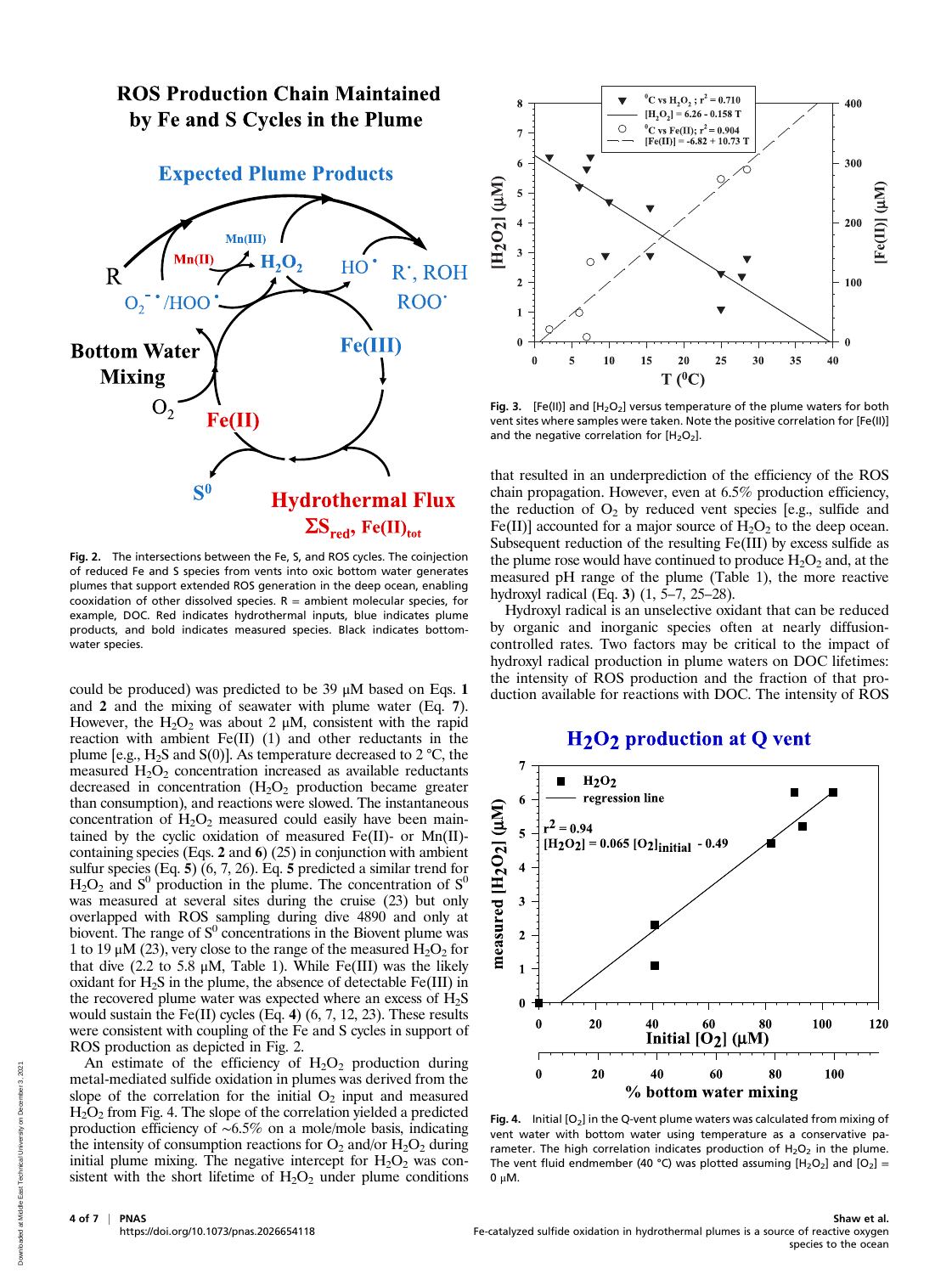production was demonstrated by the measured inventory of  $H<sub>2</sub>O<sub>2</sub>$  that was maintained, despite the high concentrations of potential reactive sinks in the plume [i.e., Fe(II) and HS−]. The relative rates of reaction with  $Fe(II)$  (k = 1,660 M<sup>-1</sup> · s<sup>-1</sup>) (5) versus HS<sup>-</sup> (k = 82 M<sup>-1</sup> · s<sup>-1</sup>) (29) at the median pH of our samples (pH 6) in the oxygen-depleted plume confirmed that the production of hydroxyl radical via the Fenton reaction was the dominant sink for  $H_2O_2$ . A parallel first order kinetic model developed for batch reactors (30) was applied to estimate the fraction of hydroxyl radical that remained available for reaction with ambient DOC. The model developed for the current study was based on the measured and estimated concentrations of reducing materials in the vent region that were known to react with hydroxyl radicals (reference [SI Appendix](https://www.pnas.org/lookup/suppl/doi:10.1073/pnas.2026654118/-/DCSupplemental) for model details). The model predicted that as much as 1.6% of the hydroxyl radical would have been available to react with ambient DOC under the high-temperature conditions observed during initial mixing. The fraction fell to 0.67% under conditions observed further up the plume and 0.36% for ambient seawater. The model was also run for a surface freshwater model DOC fraction for comparison. The fraction fell from 0.36 to 0.15% under plume conditions for the surface model DOC. However, the efficiency of the process for either model DOC is within an order of magnitude of that typically observed in technological systems engineered for hydroxyl radical production: for example,  $O_3/$  $H<sub>2</sub>O<sub>2</sub>$  systems built for wastewater treatment (30). The model indicated that the concentration of bromide was a critical factor for determining the availability of hydroxyl radical for reacting with DOC. The low concentration of bromide in hydrothermal plumes relative to seawater indicated that hydroxyl radical would be more important for DOC oxidation in the plume environment than would be expected in the open water column. Furthermore, the locally high-ROS production intensity in this continuous flow-through system is likely to make this a significant mechanism of hydroxyl radical reaction with DOC in the ocean.

Global Estimate of Hydrothermal ROS Production. The estimated reaction efficiency from Fig. 4 provided an approximation of the impact of the reoxidation of the global hydrothermal sulfide flux as ROS production. The reaction efficiency from Fig. 4 suggests that at least  $6.5\%$  of the hydrothermal H<sub>2</sub>S flux would yield  $H_2O_2$ . This is a minimum estimate of the ROS production and neglects consumption in the high-temperature plume. The further oxidation of  $S^0$  to sulfate could result in even higher-ROS yields, but the more conservative reaction efficiency was assumed here. Murphy et al. (6) predicted that from 5 to 50% of the reoxidation of microbially produced sulfide could lead to ROS production based on laboratory studies of model systems. The estimated production efficiency in plumes is in agreement with the low end of the range for the laboratory results. Given that the global vent flux of reduced S species is on the same order as that generated through microbially mediated sulfate reduction (9, 10, 31, 32), plume ROS production (as hydrogen peroxide) is important in maintaining the global ROS inventory.

The production of ROS in plumes can speculatively be scaled based on the input of reduced sulfur from ridges and ridge flanks that is on the order of  $10^{13}$  moles S/y  $(9, 10)$ , similar to global microbial sulfate reduction (31). Based on the estimated 6.5% efficiency of the chain reaction leading to  $H_2O_2$  production, the observed process is expected to lead to global production of ROS on the order of  $0.7 \times 10^{12}$  moles ROS/y (as H<sub>2</sub>O<sub>2</sub>). This is consistent with a separate estimate of 0.2 to 1.2  $\times$  10<sup>12</sup> moles ROS/y that results from simply multiplying the plume water flux of ~2 × 10<sup>17</sup> L/y (9, 10) by the range of measured H<sub>2</sub>O<sub>2</sub> concentration from this study. The potential impact of plumederived ROS on the global ROS budget can be scaled against the estimated 1 to  $10 \times 10^{12}$  moles  $H_2O_2/v$  generated by photochemical processes (3, 7). This preliminary study documents Implications with Respect to the Global C Cycle. The oceanic carbon reservoir, as refractory DOC, is on the same order of the carbon reservoir (as  $CO<sub>2</sub>$ ) in the atmosphere, and processes that mediate the mineralization of DOC to  $CO<sub>2</sub>$  are critical to the global carbon cycle. While it has been proposed that the oceanic inventory of refractory DOC is controlled by photochemical degradation in surface waters (33), the deep refractory pool of DOC (>1,000 m) is less photochemically reactive than shallower material (34). Photochemically mediated production of ROS leads to near-surface ocean enrichments of hydrogen peroxide in the 20 to 80 nanomolar range (35) and may contribute to the mineralization of DOC fractions via photo-Fenton reactions (1, 3, 34). However, the abundance of these species is low compared to that measured in hydrothermal plumes, and ambient surface ocean pH (∼8) is less favorable to production of the more reactive ROS, hydroxyl radical. In contrast, high–hydrogen peroxide concentrations and the lower-pH values observed in plumes are more consistent with much more reactive natural systems like cloudwaters (36) and engineered systems (30). The depleted DOC inventory of about 14 μM measured previously in the high-temperature plume at the EPR (18) is consistent with the hydrothermal alteration/decomposition of nonaromatic compounds (37) during hydrothermal circulation. The observed increase in hydroxylated aromatic compounds in plumes from this and other vent locations (18, 38, 39) suggest that this abiotic oxidation process is not unique to this hydrothermal system and is related to the high intensity of hydroxyl radical production and reactivity reported here. Overall, the measured chemical inventories of ROS in plumes indicate an efficient flow-through reactor for refractory DOC in the oceans.

In summary, hydrothermal plumes represent a source of ROS to the deep ocean. The measured  $H_2O_2$  production, pH values, and abundant reduced S and Fe species in plumes indicated conditions likely to result in significant ROS production, as  $H_2O_2$ , under conditions likely to support hydroxyl radical production as well (25, 26). Hydroxyl radical reacts with organic molecules at essentially diffusion-controlled rates (26) making plumes a possible sink for even the most refractory DOC and POC in the deep ocean. Oxidized derivatives of benzoic acid (2,3-dihydroxybenzoic acid, a catechol, and 4-hydroxybenzoic acid) and the organic sulfur compound 2,3-dihydroxypropane-1-sulfonate have been reported in plumes (18) as have increases in O/C ratios and polyphenolic compounds (38), all circumstantial evidence for a role for ROS in the fate of refractory carbon. The hydrothermal ROS production estimated here would have a major impact on the oceans DOC inventory. In this context, it is not surprising that the measured ages of DOC in the deep ocean (40, 41) are on the same order as the estimates for the circulation time of the ocean through vent plumes (14).

### Materials and Methods

Plume and Diffuse Flow Sampling. The vent fields at 9 North on the EPR were accessed with the human-occupied submersible Alvin. Water samples from plumes and a diffuse flow area were collected with 1/8-inch or 3.175-mm Teflon tubing housed in a delrin wand that could be positioned by a manipulator from Alvin. Samples were collected in syringes set in a modified Jahnke syringe sampler (21) that was remotely triggered. The wand above also housed Au/Hg working electrodes, which were cabled to the electrochemical analyzer (see below). The Teflon tubing was attached to the cable and connected to the syringe sampler in the Alvin basket. Syringe samplers were set up in pairs with one of the pair for water collection for shipboard analysis of Fe and Mn species and the second of the pair preloaded with reagents for production of a hydrogen peroxide signal.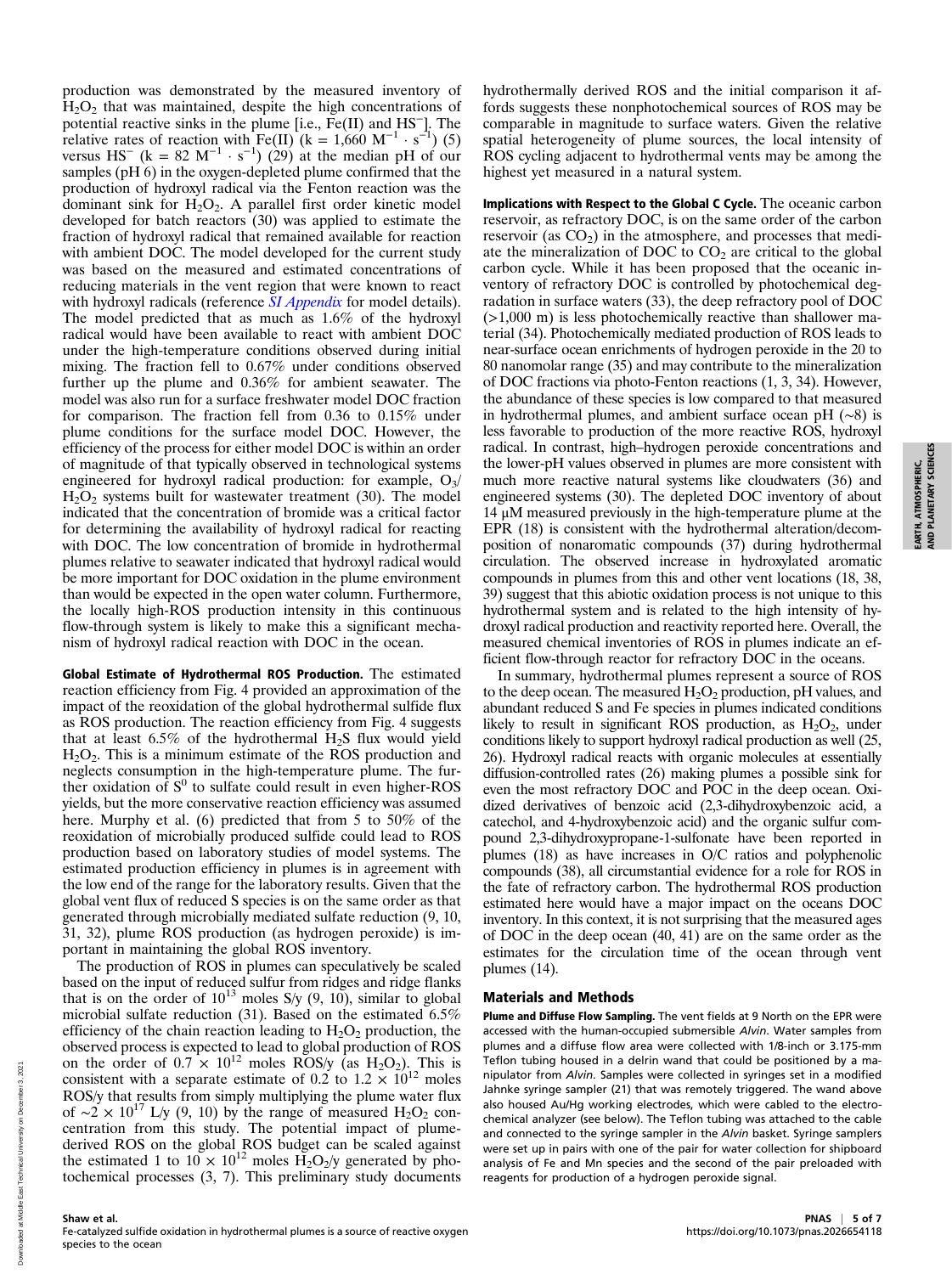Hydrogen Peroxide Measurement. Hydrogen peroxide concentrations in plume samples were analyzed by the peroxidase-catalyzed conversion of amplex red to resorufin (20, 42). Reagent solutions were made up daily from preweighed frozen solid for HRP and preweighed salts for buffers. Amplex red solution was made up from premeasured vials containing stock 10-acetyl-3,7-dihydroxyphenoxazine dissolved in DMSO. While the precision of the measurements was better than 5%, procedural blanks varied considerably with variations in shipboard deionized (DI) water quality, typically ranging from 50 to 100 nM. This was probably associated with the ultraviolet (UV) disinfection system used for the water supply. The worst-case result from these measurements was used to estimate a conservative minimum detection limit (MDL) of 200 nM for the shipboard results.

Water samples were drawn into 35-mL syringes that were precharged with 8 mL of a mixture of HRP at an activity of 0.4 U/mL and amplex red at a concentration of 100 μM in 0.05 M Phosphate buffer (>200-fold excess to the reduced Fe and S measured in the samples) made up in prefiltered seawater adjusted to pH 7.4. Thus, Fe(III) binding to phosphate was much faster than the reaction of Fe(III) with H<sub>2</sub>S, limiting the impact of the possible interferent. Reagent concentrations were previously validated for systems containing high Fe(II) and sulfide loading ( $>500 \mu$ M) (6, 7) to insure no signal suppression of the analyte signal associated with ambient sulfide (43). As we use 100 μM amplex red to keep the S(−2)/amplex red ratio to below 1 to 2, sulfide does not interfere, and we achieve 90 to 100% efficiency for the reaction of  $H_2O_2$  to form resorufin as also found by Wang et al. (43), who worked at lower-sulfide concentrations. The phosphate buffer served to shut down the reformation and oxidation of FeS species by sequestering Fe(III) to, as near as possible, capture an instantaneous measure of ROS inventories in the plume. The initial concentrations of amplex red and HRP were sufficiently high to out compete the reaction of hydrogen peroxide with ambient reduced Fe and Mn by at least two orders of magnitude (42). Charged syringes with either prefiltered seawater and/or shipboard DI water were prepared as procedural blanks concurrent with the preparation of the syringe samplers. The blank syringes during the Alvin dive were analyzed with the recovered samples. The resultant blank measurements were not different from reagent blanks using shipboard DI water (see the previous paragraph). The persistence of HRP activity was confirmed on procedural blanks that were carried in syringes for the duration of a dive and spiked with  $H_2O_2$  upon return to the ship.

Cyclic Voltammetry Measurements. A DLK-SUB IV electrochemical analyzer from Analytical Instrument Systems, Inc. was used to collect  $O_2$  and H<sub>2</sub>S data (22). Briefly, this instrument contained a potentiostat, a multiplexer (to monitor up to four solid-state Au amalgam [Au/Hg] working electrodes one at a time), and a computer, which communicated with another computer in the Alvin. The electronics were enclosed in a titanium housing and powered via a cable from Alvin. A Delrin wand housed the Au/Hg-working electrodes, which were cabled to the analyzer, and 1/8-inch Teflon tubing, which allowed sampling via the syringe sampler. The wand was positioned by a manipulator from Alvin; the solid-state Ag/AgCl reference and Pt counter electrodes were placed on the Alvin basket at 1.6 °C in order to keep their temperature constant. The wand was positioned by a manipulator from Alvin. For each discrete location sampled by syringe, 5 to 7 voltammetric scans were taken and the data averaged. The potential range scanned

- 1. R. G. Zepp, B. C. Faust, J. Hoigne, Hydroxyl radical formation in aqueous reactions (pH 3-8) of iron(II) with hydrogen peroxide: The photo-Fenton reaction. Environ. Sci. Technol. 26, 313–319 (1992).
- 2. L. C. Powers, W. L. Miller, Blending remote sensing data products to estimate photochemical production of hydrogen peroxide and superoxide in the surface ocean. Environ. Sci. Process. Impacts 16, 792–806 (2014).
- 3. Y. Chen et al., Prediction of photochemically produced reactive intermediates in surface waters via satellite remote sensing. Environ. Sci. Technol. 54, 6671–6681 (2020).
- 4. F. J. Millero, S. Sotolongo, M. Izaguirre, The oxidation-kinetics of Fe(II) in seawater. Geochim. Cosmochim. Acta 51, 793–801 (1987).
- 5. F. J. Millero, S. Sotolongo, The oxidation of Fe(II) with  $H_2O_2$  in seawater. Geochim. Cosmochim. Acta 53, 1867–1873 (1989).
- 6. S. A. Murphy et al., Geochemical production of reactive oxygen species from biogeochemically reduced Fe. Environ. Sci. Technol. 48, 3815–3821 (2014).
- 7. S. A. Murphy et al., Hydrous ferric oxides in sediment catalyze formation of reactive oxygen species during sulfide oxidation. Front. Mar. Sci. 3, 227 (2016).
- 8. D. M. C. Dias et al., Production of reactive oxygen species in the rhizosphere of a spartina-dominated salt marsh systems. Aquat. Geochem. 22, 573–591 (2016).
- 9. H. Elderfield, A. Schultz, Mid-ocean ridge hydrothermal fluxes and the chemical composition of the ocean. Annu. Rev. Earth Planet. Sci. 24, 191–224 (1996).
- 10. D. J. Kadko, D. J. Baross, J. Alt, "Hydrothermal fluxes and global change" in Seafloor Hydrothermal Systems: Physical, Chemical, Biological, and Geological Interactions,

was -0.1 to -1.8 V to -0.1 V at a scan rate of 2,000 mV · s<sup>-1</sup>. A 5-s conditioning step at −0.9 V and another at −0.1 V for 2 s was applied before each scan to electrochemically clean the Hg surface. The minimum detectable limits for free sulfide ( $\Sigma$  [H<sub>2</sub>S] and [HS<sup>-</sup>]) and O<sub>2</sub> are 0.2 and 3 µM, respectively.

Lastly, the in situ voltammetry system did not detect thiosulfate (MDL, 10 μM) or polysulfides (MDL, 0.2 μM). Electrodes were calibrated before and after each Alvin dive to ensure data reliability.

Fe and Mn Speciation Measurements. Six samples noted in Table 1 were processed for soluble Fe and Mn speciation following collection using the syringe system described above without any preloaded reagents or buffer. Samples were collected within the rising plume of active vents. Syringe samples were filtered immediately upon arrival on deck using 0.2-μm Luerlock syringe filters. Filtrate was collected into acid, washed, and DI rinsed 50-mL Falcon tubes.

The Fe(II) concentration was determined after the addition of Ferrozine reagent and analyzed spectrophotometrically based on absorbance at 562 nm (44). Another aliquot of sample was treated with hydroxylamine to measure total Fe and calculate Fe(III) by difference in the samples, but no Fe(III) was detected in the filtrate (MDL is 100 nM).

The Mn speciation of the filtrate was analyzed spectrophotometrically at 468 nm by the addition of a soluble porphyrin ligand (24). In this method, a porphyrin–Cd complex undergoes a rapid metal substitution reaction with Mn(II) in the sample, whereas weak Mn(III)–L complexes undergo a slow ligand substitution reaction. Using the known reaction rate constant " $k_1$ " for the reaction with Mn(II) in a sample completely reduced with hydroxylamine, " $k_2$ ," the rate constant for the Mn(III)–L ligand substitution reaction, could be obtained and, subsequently, the concentration of each Mn species was determined in the sample. The differential kinetics of the reaction of Mn(II) and weak Mn(III)–L complexes with the added porphyrin were observed over 15 min using a quartz 1-cm cell in an ultraviolet-visible diode array spectrophotometer coupled with Olis Globalworks software, but weak Mn(III)–L complexes (MDL is 50 nM) were not detected. Samples were also amended with hydroxylamine to assess the presence of strong Mn(III)–L complexes (not outcompeted by added porphyrin), and only strong Mn(III)–L complexes were detected (MDL is 50 nM).

Data Availability. The Earth and space sciences data are deposited in the rolling deck to repository data base (R2R) [https://www.rvdata.us/search/](https://www.rvdata.us/search/cruise/AT37-11) [cruise/AT37-11](https://www.rvdata.us/search/cruise/AT37-11). All other study data are included in the article and/or [SI Appendix](https://www.pnas.org/lookup/suppl/doi:10.1073/pnas.2026654118/-/DCSupplemental).

ACKNOWLEDGMENTS. This work was supported by the Department of Chemistry and Biochemistry at University of South Carolina, the School of Marine Science & Policy at University of Delaware, and the NSF through CO OCE-1559274 and CHE-1308801 to T.J.S. and CO OCE-1558738 and MGG OCE-1558712 to G.W.L.III. Kathryn Shaw completed the artwork for Fig. 1. We thank the Alvin group, which is part of the National Deep Submergence Facility at Woods Hole Oceanographic Institution, and the captain and crew of the research vessel Atlantis for their support in all aspects of our research. We also thank the guest editor and two anonymous reviewers for comments and suggestions that have improved this manuscript.

S. E. Humphris, R. A. Zierenberg, L. S. Mullineaux, R. E. Thomson, Eds. (American Geophysical Union, 1995), pp. 446–466.

- 11. C. von Sonntag, H.-P. Schuchmann, The elucidation of peroxyl radical reactions in aqueous solution with the help of radiation-chemical methods. Angew. Chem. Int. Ed. Engl. 30, 1229–1253 (1991).
- 12. G. W. Luther III, The role of one- and two-electron transfer reactions in forming thermodynamically unstable intermediates as barriers in multi-electron redox reactions. Aquat. Geochem. 16, 395–420 (2010).
- 13. G. W. Luther III, Inorganic Chemistry for Geochemistry and Environmental Sciences: Fundamentals and Applications (John Wiley and Sons Inc., 2016).
- 14. C. R. German et al., Hydrothermal impacts on trace element and isotope ocean biogeochemistry. Philos. Trans.- Royal Soc., Math. Phys. Eng. Sci. 374, 20160035 (2016).
- 15. C. R. German, K. L. Von Damm, "Hydrothermal processes" in Treatise on Geochemistry, H. D. Holland, K. K. Turekian, Eds. (Elsevier, 2003), pp. 181–222.
- 16. J. M. Edmond et al., Ridge crest hydrothermal activity and the balances of the major and minor elements in the ocean: The Galapagos data. Earth Planet. Sci. Lett. 46, 1-18 (1979).
- 17. A. J. Findlay et al., Distribution and size fractionation of elemental sulfur in aqueous environments: The Chesapeake Bay and Mid-Atlantic Ridge. Geochim. Cosmochim. Acta 142, 334–348 (2014).
- 18. K. Longnecker, S. M. Sievert, S. P. Sylva, J. S. Seewald, E. B. Kujawinski, Dissolved organic carbon compounds in deep-sea hydrothermal vent fluids from the East Pacific Rise at 9<sup>0</sup>50'N. Org. Geochem. 125, 41-49 (2018).